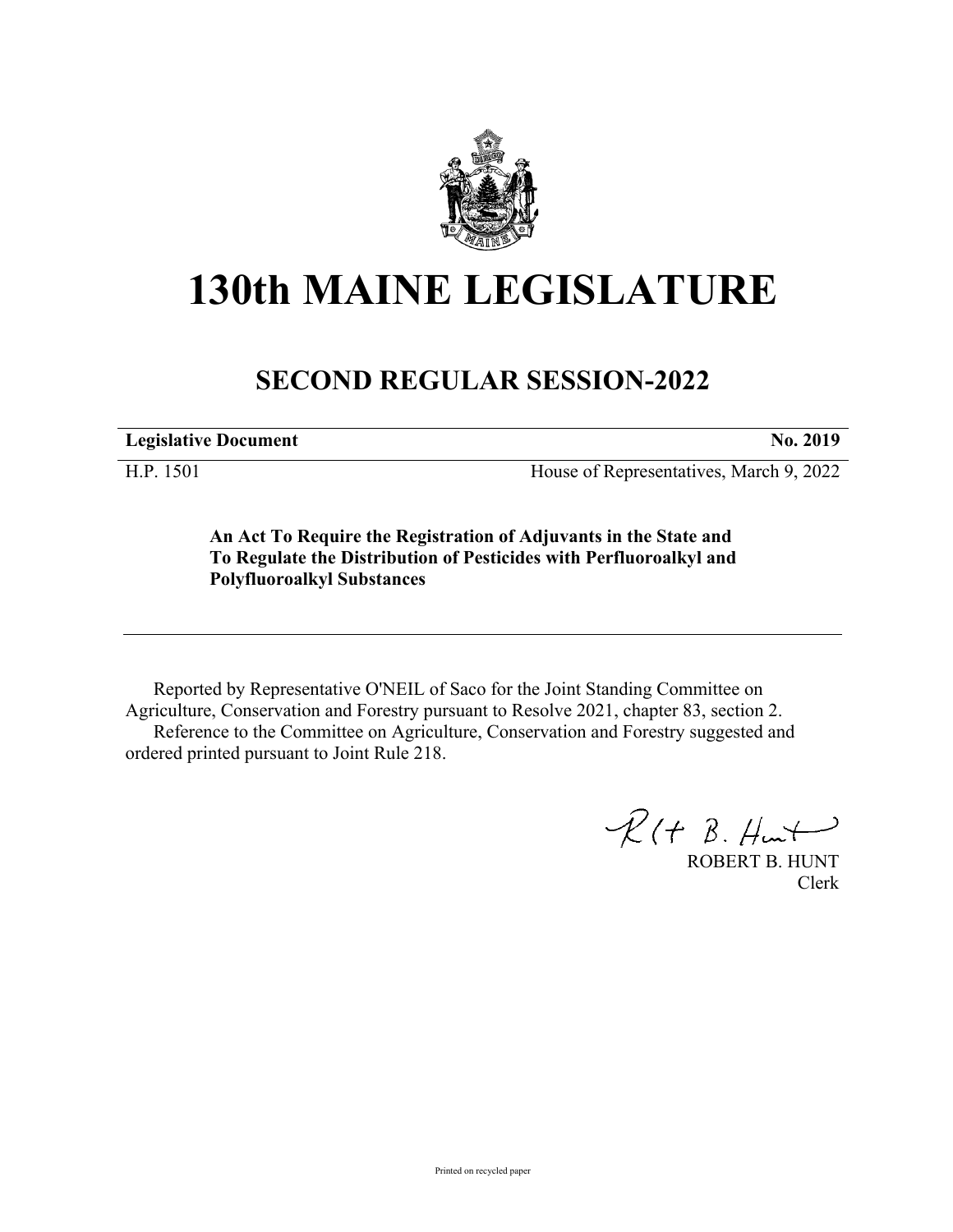| 1              | Be it enacted by the People of the State of Maine as follows:                             |
|----------------|-------------------------------------------------------------------------------------------|
| 2              | Sec. 1. 7 MRSA §604, sub-§22-A is enacted to read:                                        |
| 3              | 22-A. Perfluoroalkyl and polyfluoroalkyl substances or PFAS. "Perfluoroalkyl              |
| $\overline{4}$ | and polyfluoroalkyl substances" or "PFAS" means substances that include any member of     |
| 5              | the class of fluorinated organic chemicals containing at least 2 fully fluorinated carbon |
| 6              | atoms.                                                                                    |
| 7              | <b>Sec. 2.</b> 7 MRSA §604, sub-§25, as amended by PL 2005, c. 620, §3, is repealed       |
| 8              | and the following enacted in its place:                                                   |
| 9              | 25. Pesticide. "Pesticide" means:                                                         |
| 10             | A. Any substance or mixture of substances intended for preventing, destroying,            |
| 11             | repelling or mitigating any pests;                                                        |
| 12             | B. Any substance or mixture of substances intended for use as a plant regulator,          |
| 13             | defoliant or desiccant; and                                                               |
| 14             | C. Any substance or mixture of substances intended to be used as a spray adjuvant.        |
| 15             | Sec. 3. 7 MRSA §604, sub-§31-A is enacted to read:                                        |
| 16             | <b>31-A.</b> Spray adjuvant. "Spray adjuvant" means an ingredient added to a pesticide    |
| 17             | spray mixture to enhance the effectiveness of pesticide product ingredients or modify the |
| 18             | actions of those pesticide product ingredients.                                           |
| 19             | Sec. 4. 7 MRSA §606, sub-§1, as amended by PL 2021, c. 105, §§1 to 3, is further          |
| 20             | amended to read:                                                                          |
| 21             | 1. Unlawful distribution. A person may not distribute in the State any of the             |
| 22             | following:                                                                                |
| 23             | A. A pesticide that has not been registered pursuant to the provisions of this            |
| 24             | subchapter;                                                                               |
| 25             | B. A pesticide if any of the claims made for it or any of the directions for its use or   |
| 26             | other labeling differs from the representations made in connection with its registration, |
| 27             | or if the composition of a pesticide differs from its composition as represented in       |
| 28             | connection with its registration; a change in the labeling or formulation of a pesticide  |
| 29             | may be made within a registration period without requiring reregistration of the product  |
| 30             | if the registration is amended to reflect that change and if that change will not violate |
| 31             | any provision of FIFRA or this subchapter;                                                |
| 32             | C. A pesticide unless it is in the registrant's or the manufacturer's unbroken immediate  |
| 33             | container and there is affixed to the container, and to the outside container or wrapper  |
| 34             | of the retail package, if there is one, through which the required information on the     |
| 35             | immediate container cannot be clearly read, a label bearing the information required in   |
| 36             | this subchapter and rules adopted under this subchapter;                                  |
| 37             | D. A pesticide that has not been colored or discolored pursuant to section 610,           |
| 38             | subsection 1, paragraph D;                                                                |
| 39             | E. A pesticide that is adulterated or misbranded or any device that is misbranded;        |
| 40             | F. A pesticide in containers that are unsafe due to damage; or                            |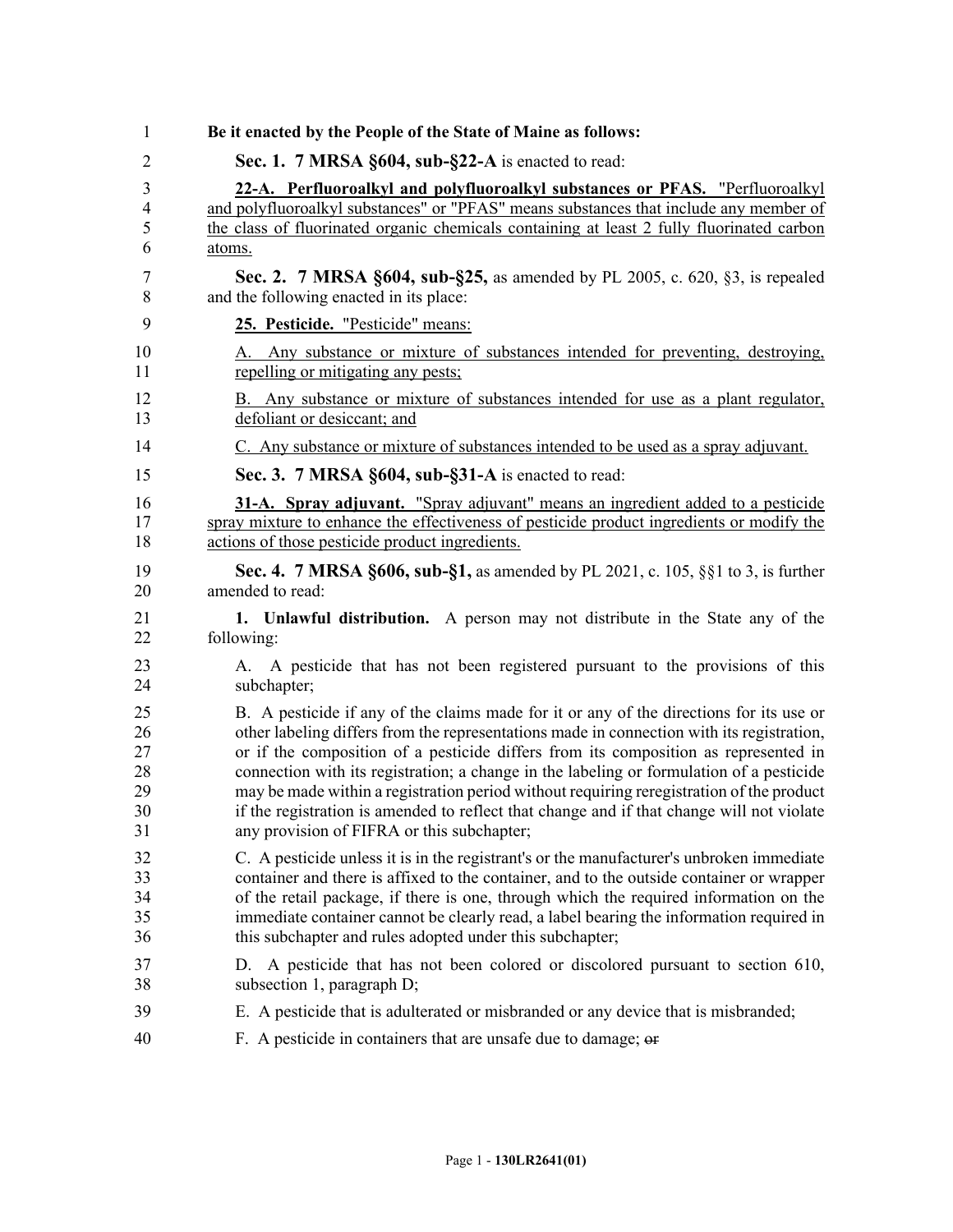| 1              | G. Beginning January 1, 2022, a pesticide containing chlorpyrifos as an active              |
|----------------|---------------------------------------------------------------------------------------------|
| $\overline{2}$ | ingredient.;                                                                                |
| 3              | H. A pesticide that has been contaminated by perfluoroalkyl and polyfluoroalkyl             |
| $\overline{4}$ | substances; or                                                                              |
| 5              | Notwithstanding Title 38, section 1614, subsection 5, paragraph D, beginning                |
| 6              | January 1, 2030, a pesticide that contains intentionally added PFAS as defined in Title     |
| 7              | 38, section 1614, subsection 1, paragraph D.                                                |
| 8              | Sec. 5. 7 MRSA §606, sub-§2, as amended by PL 2005, c. 620, §5, is further                  |
| 9              | amended to read:                                                                            |
| 10             | 2. Unlawful alteration, misuse, divulging of formulas, transportation, disposal             |
| 11             | and noncompliance. A person may not:                                                        |
| 12             | A. Detach, alter, deface or destroy, wholly or in part, any label or labeling provided      |
| 13             | for in this subchapter or rules adopted under this subchapter;                              |
| 14             | A-1. Add any substance to or take any substance from a pesticide in a manner that may       |
| 15             | defeat the purpose of this subchapter or rules adopted under this subchapter;               |
| 16             | B. Use or cause to be used any pesticide in a manner inconsistent with its labeling or      |
| 17             | with rules of the board, if those rules further restrict the uses provided on the labeling; |
| 18             | C. Use for that person's own advantage or reveal, other than to the board or proper         |
| 19             | officials or employees of the state or federal executive agencies, to the courts of this    |
| 20             | State or of the United States in response to a subpoena, to physicians, or in emergencies   |
| 21             | to pharmacists and other qualified persons for use in the preparation of antidotes, any     |
| 22             | information relative to formulas of products acquired by authority of section 607 or        |
| 23             | any information judged by the board to contain or relate to trade secrets or commercial     |
| 24             | or financial information obtained by authority of this subchapter and marked as             |
| 25             | privileged or confidential by the registrant;                                               |
| 26             | D. Handle, transport, store, display or distribute pesticides in such a manner as to        |
| 27             | endanger human beings or their environment or to endanger food, feed or any other           |
| 28             | products that may be transported, stored, displayed or distributed with such pesticides;    |
| 29             | E. Dispose of, discard or store any pesticides or pesticide containers in such a manner     |
| 30             | as may cause injury to humans, vegetation, crops, livestock, wildlife or beneficial         |
| 31             | insects or pollute any water supply or waterway;                                            |
| 32             | F. Refuse or otherwise fail to comply with the provisions of this subchapter, the rules     |
| 33             | adopted under this subchapter, or any lawful order of the board; or                         |
| 34             | G. Apply pesticides in a manner inconsistent with rules for pesticide application           |
| 35             | adopted by the board-; or                                                                   |
| 36             | H. Use or cause to be used any pesticide container inconsistent with rules for pesticide    |
| 37             | containers adopted by the board.                                                            |
| 38             | Sec. 6. Board of Pesticides Control; rules. The Department of Agriculture,                  |
| 39             | Conservation and Forestry, Board of Pesticides Control shall adopt rules regulating         |
| 40             | pesticide containers as authorized in the Maine Revised Statutes, Title 7, section 606,     |
| 41             | subsection 2, paragraph H no later than January 1, 2023. Rules adopted pursuant to this     |
| 42             | section are routine technical rules as defined in Title 5, chapter 375, subchapter 2-A.     |